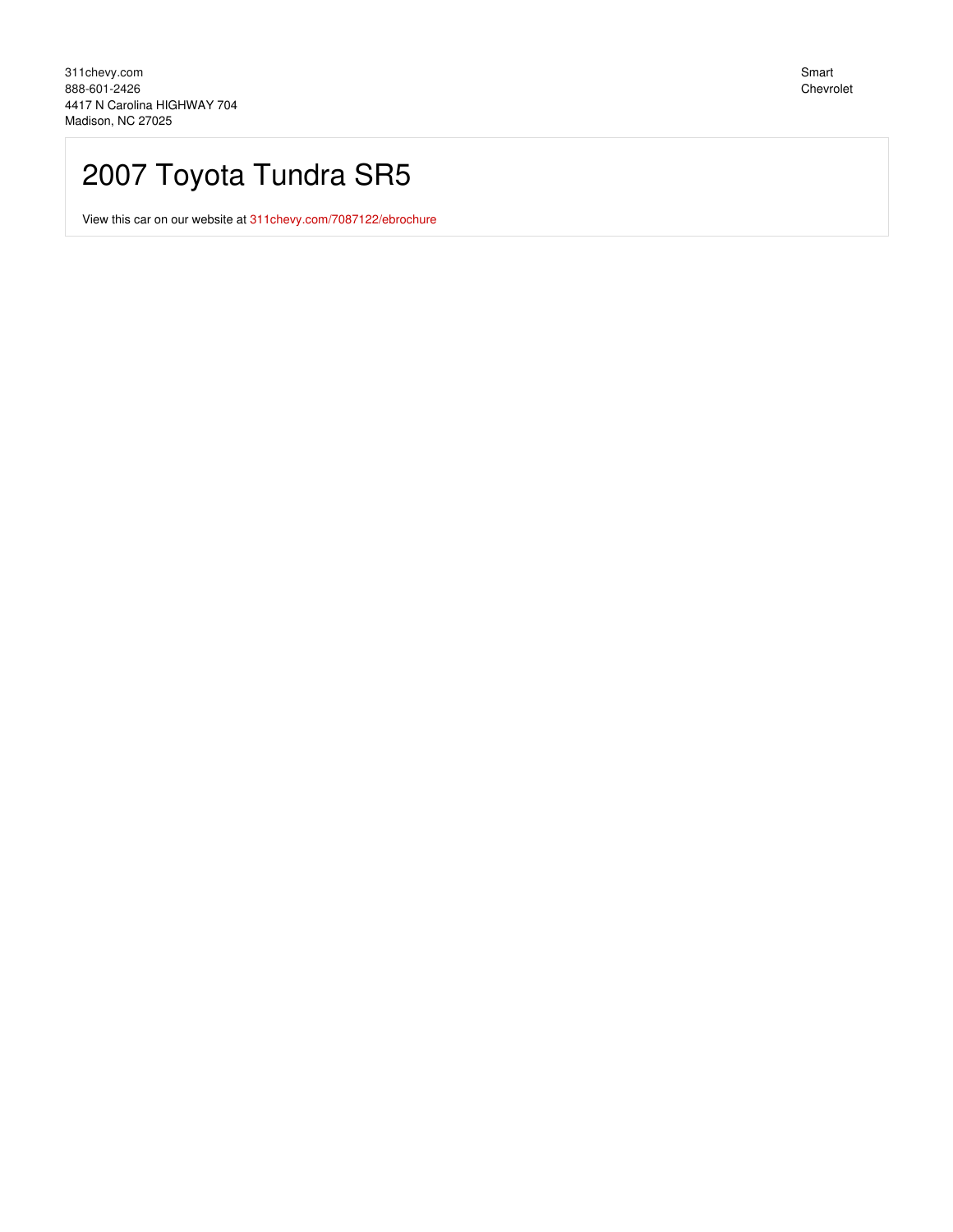



# Our Price **\$8,257**

## **Specifications:**

| Year:              | 2007                                             |
|--------------------|--------------------------------------------------|
| VIN:               | 5TFRV54147X023615                                |
| Make:              | Toyota                                           |
| Stock:             | 023615A                                          |
| <b>Model/Trim:</b> | Tundra SR5                                       |
| <b>Condition:</b>  | Pre-Owned                                        |
| Body:              | Pickup Truck                                     |
| Exterior:          | White                                            |
| Engine:            | 5.7L DOHC EFI 32-valve V8 engine w/dual<br>VVT-i |
| Interior:          | <b>Black Cloth</b>                               |
| Mileage:           | 315,123                                          |
| Drivetrain:        | <b>Rear Wheel Drive</b>                          |
| Economy:           | City 16 / Highway 20                             |

Toyota Tundra Sr5 With TRD Off Road Package.

#### YOU CAN TEXT US AT 855-440-1126

Don't Worry about Getting out in Public We Can Ship this to your Door

We Can Finance and Ship This Vehicle to your Door Never Come in the Store!

You can Fill out a Free Super Quick Pre-Approval Credit Application here!

https://www.smartchevrolet.com/finance/apply-for-financing/

We Use Over 40 banks a Credit Unions For the Lowest Rates Possible For All Types Of Credit!

YOU CAN TEXT US AT 855-440-1126

We Will Buy your Car, Truck, RV, Airplane, Anything

Over 400 Used Cars For Sale Over 40 Diesels trucks for sale.

COLLECTIONS, JUDGEMENTS, DIVORCE NO PROBLEM!

TRADE-INS WELCOME! WE BUY CARS Everyday, Even if you don't buy Ours!

If you are looking for cars or trucks For Sale Near me, Don't worry we Ship to your door

We Will Trade or Buy anything of any value, Cars, trucks, boats, guns, Rv's campers Horse trailers, anything!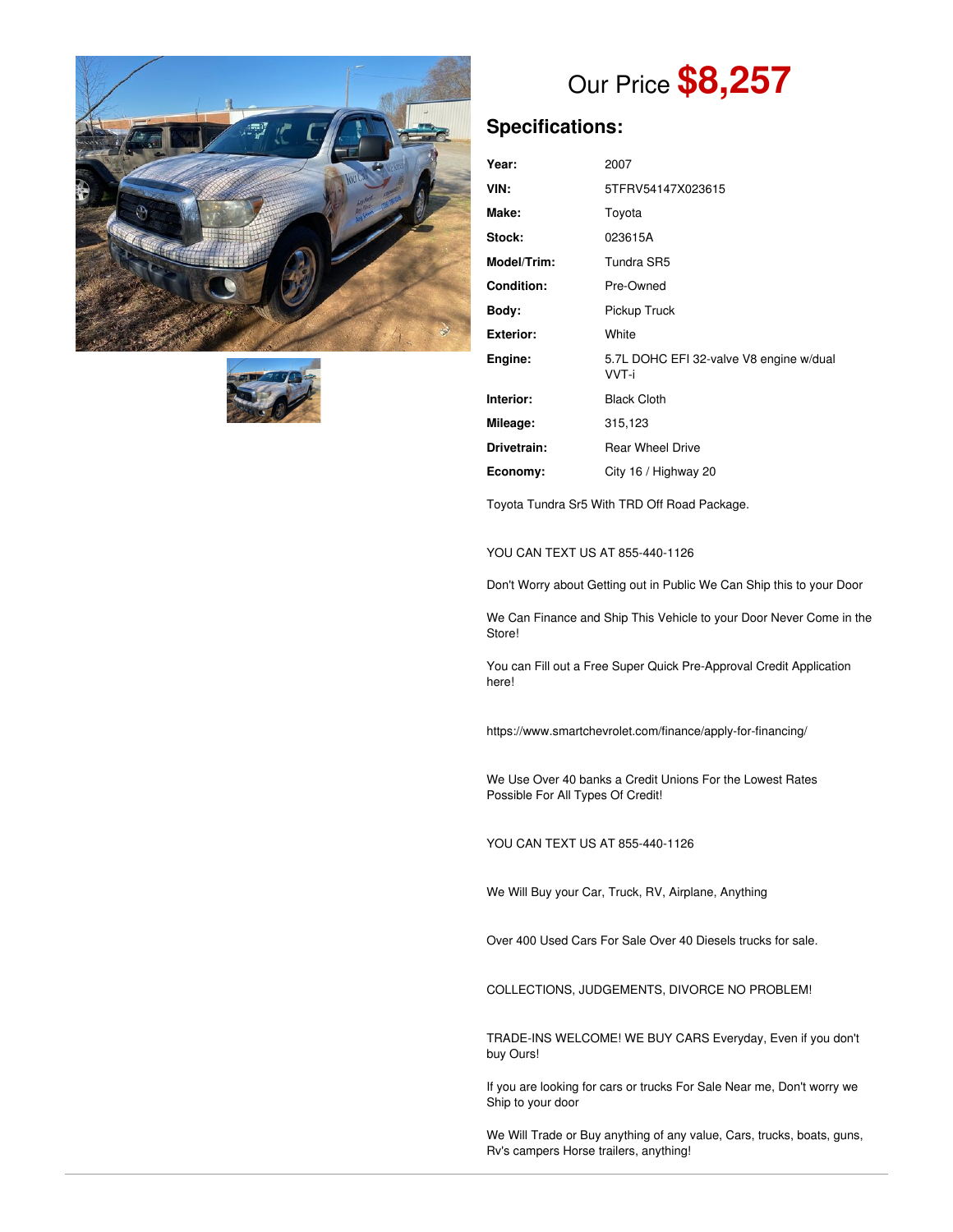## 2007 Toyota Tundra SR5 Smart Chevrolet - 888-601-2426 - View this car on our website a[t311chevy.com/7087122/ebrochure](https://311chevy.com/vehicle/7087122/2007-toyota-tundra-sr5-madison-nc-27025/7087122/ebrochure)



2007 Toyota Tundra SR5 Smart Chevrolet - 888-601-2426 - View this car on our website a[t311chevy.com/7087122/ebrochure](https://311chevy.com/vehicle/7087122/2007-toyota-tundra-sr5-madison-nc-27025/7087122/ebrochure)